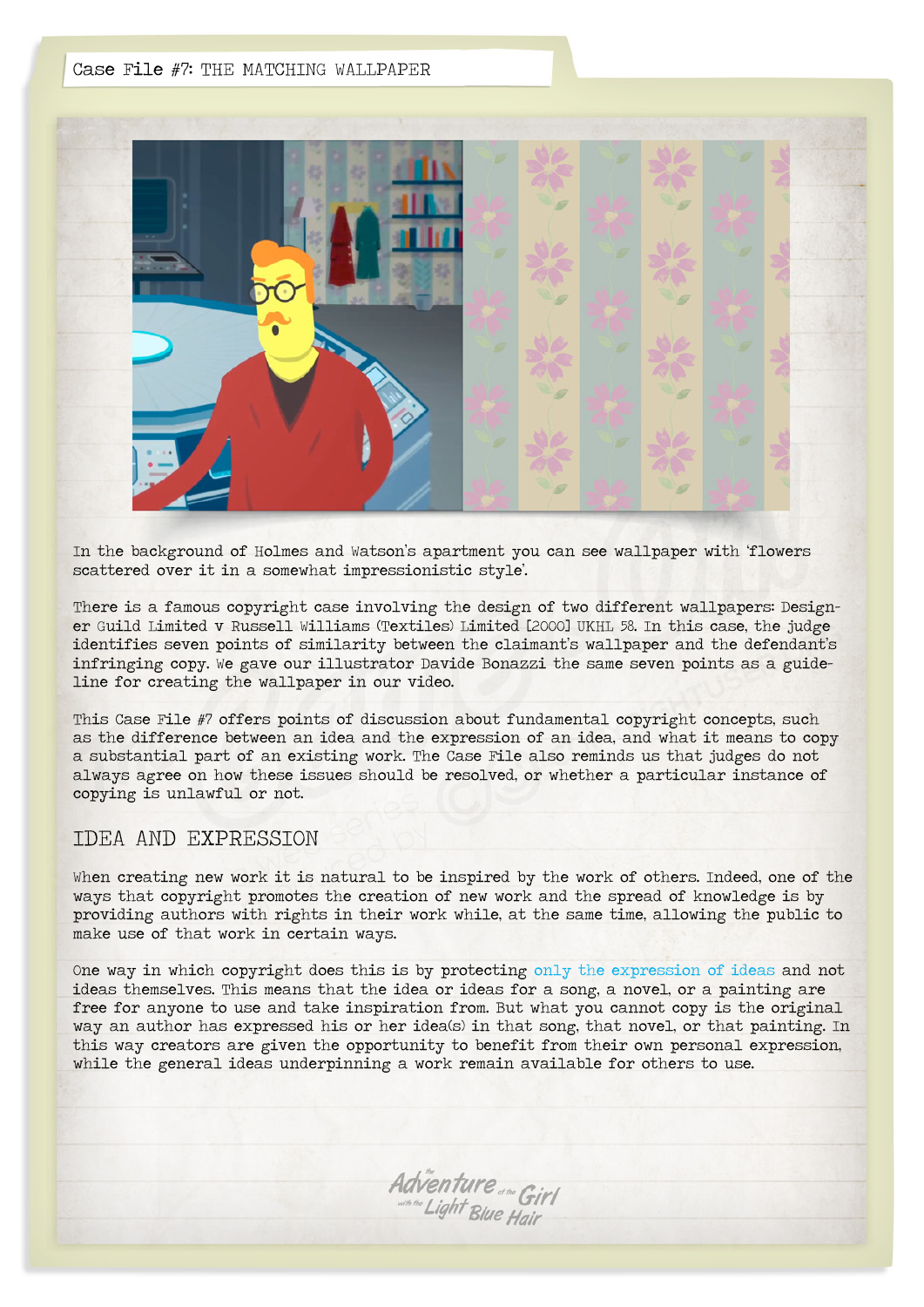However, it is not always easy to draw the line between the lawful borrowing of simple ideas and when borrowing becomes unlawful because you have copied, for example, too many ideas from the plot of a play or a film, or have copied just one or two ideas but in too much detail.

So, feel free to be inspired by other people's ideas but make sure you bring something new to those ideas and express them in your own individual way.

For an interesting video on copyright and the balance between protecting creative works and allowing the public to use them click [here.](http://copyrightuser.org/copyright-and-creativity/)

## SUBSTANTIAL TAKING

Infringement of a copyright work occurs when the whole or a [substantial part](http://copyrightuser.org/using-and-reusing/) of a protected work is used without permission or without the benefit of a [copyright exception.](http://copyrightuser.org/using-and-reusing/) Therefore, taking an insubstantial part of a copyright work without permission is allowed. This is because the law recognises that no real injury is done to the copyright owner if only an insignificant part of the work is copied.

Under UK copyright law substantial taking is considered by the courts to be a matter of quality, not quantity. So it is not just about how much you copy from someone else's work, it is about the importance of the parts that you take from that work. This makes it difficult to define exactly what amounts to a substantial part of a work.

For example, copying one table or a graph from a textbook on mathematics might be regarded as substantial copying – even though it is only one from hundreds of pages – on the basis that it took considerable effort to produce and that it conveys a lot of important information in a simple and easily digested form.

In one case making use of 50 seconds of a song was found to be a substantial part because that particular part was recognisable by the public. The 50-second sequence within the song does not need to have copyright protection in its own right, but, taken as a whole, it was understood by the courts to be a substantial part of the work.

THE CASE: Designer Guild Limited v Russell Williams [2000] UKHL 58



Designer Guild (the claimant's work)

Russell Williams (the defendant's work)

Adventure star Girl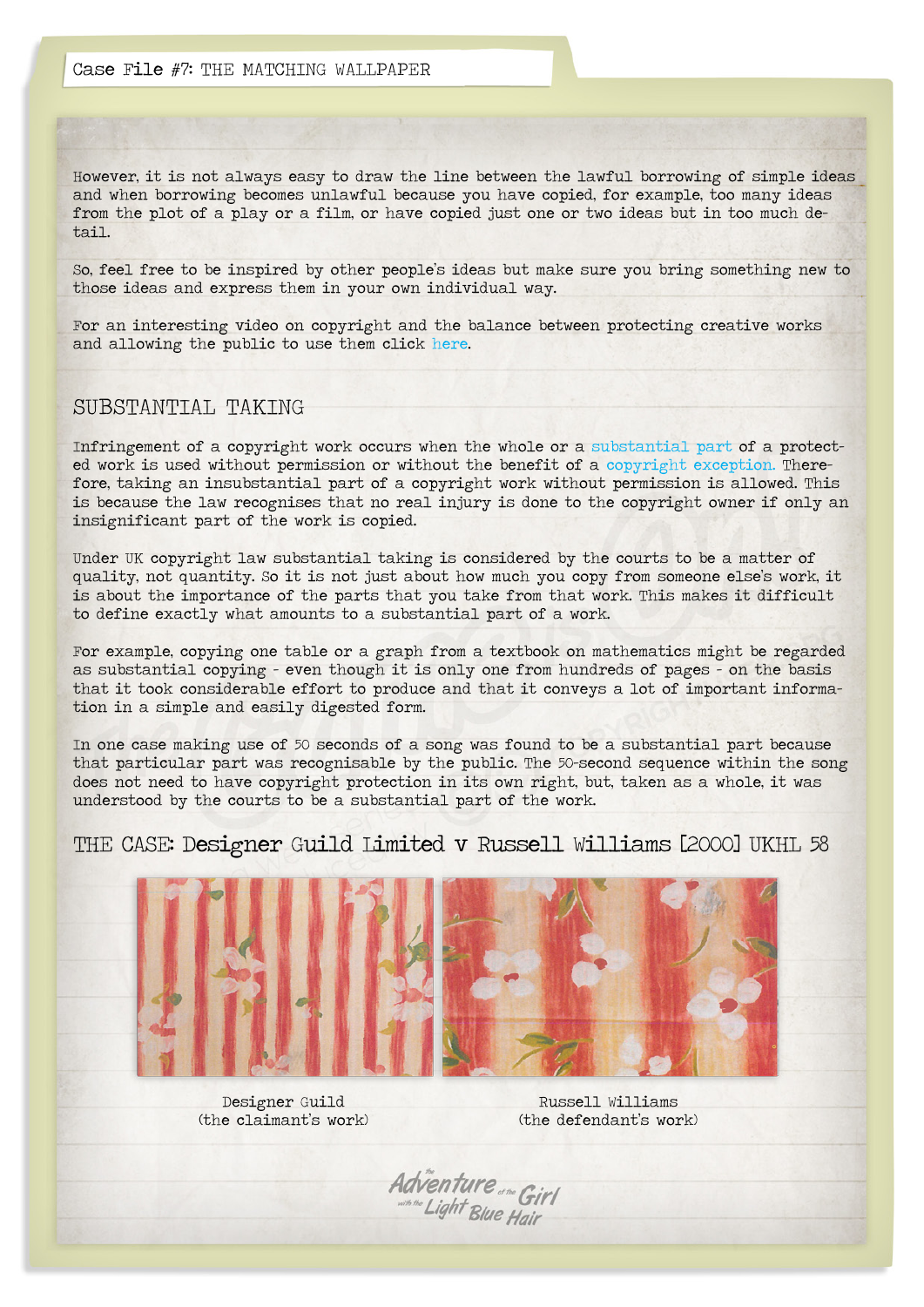Case File #7: THE MATCHING WALLPAPER

In this case the claimant, Designer Guild, designed and manufactured fabrics and wallpapers. One of their wallpaper designs, called the Ixia, had been inspired by the work of the French impressionist painter Henri Matisse and was a great commercial success. Designer Guild sued Russell Williams for copying the Ixia design. The defendants denied any copying.

Identifying seven similarities between the two wallpapers, the trial judge held the defendant had copied the Ixia design, and that the copying was substantial. Russell Williams appealed, arguing that if there was copying they had not copied a substantial part of the claimant's work. The Court of Appeal agreed and overturned the trial judge's decision: the court considered that while the defendant had borrowed ideas and artistic techniques from the Ixia design, their copying had not been substantial. One of the Court of Appeal judges said the wallpapers 'just do not look sufficiently similar'.

Designer Guild then appealed to the House of Lords (what is now referred to as the Supreme Court). On a technical point of law, the House of Lords unanimously agreed to overturn the Court of Appeal's decision and reinstate the trial judge's original ruling: the defendant had infringed the claimant's copyright.

However, a number of the judges in the House of Lords did also say they thought the defendant's copying had been substantial. Lord Hoffman commented that substantial copying did not have to involve literal copying. One could infringe copyright by copying a particular feature or a combination of features from someone's work without slavishly copying the work itself. He also pointed out that it was irrelevant whether the defendant's wallpaper looked like the claimant's wallpaper: all that mattered was whether a substantial part of the original work had been copied.

### A CASE OF INDIRECT COPYING?

As we mentioned, we gave our illustrator Davide Bonazzi the same seven points of similarity from the Designer Guild case as a guideline for creating the wallpaper in our video. For example, we asked Davide to produce a design consisting of 'vertical stripes, with spaces between the stripes equal to the width of the stripe', with flowers and leaves 'scattered over and between the stripes', and that the centre of the flower heads should be represented by 'a strong blob, rather than by a realistic representation'.

When Davide created his wallpaper design he had never heard of the Designer Guild case (we didn't tell him about it) and he had never seen the wallpaper designs from the case.

But in producing a design in accordance with the seven points of similarity, has Davide created a work that potentially infringes the Designer Guild wallpaper? Can you copy a work without ever having seen it simply by following a set of instructions describing the essential features of that work?

Adventure of the Girl